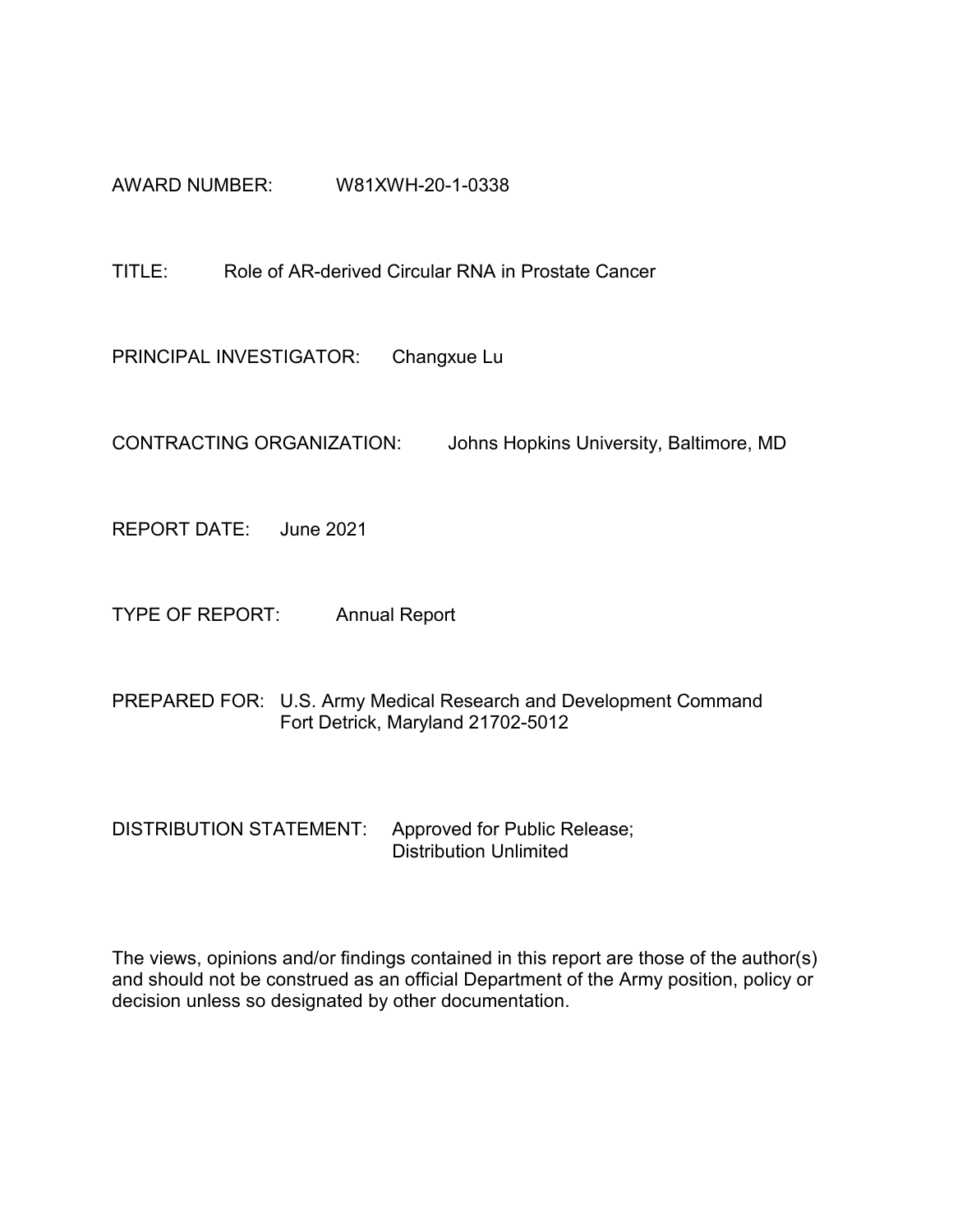| <b>REPORT DOCUMENTATION PAGE</b>                                                                                                                                                                                                                                                                                                                                                                                                                                                                                                                                                                                                                                                                                                                                                                                                                         |                                                                                                                                                                                                                                                       |                                                                                                                             |                       |                                             | Form Approved<br>OMB No. 0704-0188                                                                                        |  |  |  |
|----------------------------------------------------------------------------------------------------------------------------------------------------------------------------------------------------------------------------------------------------------------------------------------------------------------------------------------------------------------------------------------------------------------------------------------------------------------------------------------------------------------------------------------------------------------------------------------------------------------------------------------------------------------------------------------------------------------------------------------------------------------------------------------------------------------------------------------------------------|-------------------------------------------------------------------------------------------------------------------------------------------------------------------------------------------------------------------------------------------------------|-----------------------------------------------------------------------------------------------------------------------------|-----------------------|---------------------------------------------|---------------------------------------------------------------------------------------------------------------------------|--|--|--|
| Public reporting burden for this collection of information is estimated to average 1 hour per response, including the time for reviewing instructions, searching existing data sources, gathering and maintaining<br>the data needed, and completing and reviewing this collection of information. Send comments regarding this burden estimate or any other aspect of this collection of information, including suggestions for<br>reducing this burden to Department of Defense, Washington Headquarters Services, Directorate for Information Operations and Reports (0704-0188), 1215 Jefferson Davis Highway, Suite 1204, Arlington,<br>VA 22202-4302. Respondents should be aware that notwithstanding any other provision of law, no person shall be subject to any penalty for failing to comply with a collection of information if it does not |                                                                                                                                                                                                                                                       |                                                                                                                             |                       |                                             |                                                                                                                           |  |  |  |
| <b>1. REPORT DATE</b>                                                                                                                                                                                                                                                                                                                                                                                                                                                                                                                                                                                                                                                                                                                                                                                                                                    |                                                                                                                                                                                                                                                       | display a currently valid OMB control number. PLEASE DO NOT RETURN YOUR FORM TO THE ABOVE ADDRESS.<br><b>2. REPORT TYPE</b> |                       |                                             | <b>3. DATES COVERED</b>                                                                                                   |  |  |  |
| <b>June 2021</b>                                                                                                                                                                                                                                                                                                                                                                                                                                                                                                                                                                                                                                                                                                                                                                                                                                         |                                                                                                                                                                                                                                                       | Annual                                                                                                                      |                       |                                             | 15May2020-14May2021                                                                                                       |  |  |  |
| <b>4. TITLE AND SUBTITLE</b>                                                                                                                                                                                                                                                                                                                                                                                                                                                                                                                                                                                                                                                                                                                                                                                                                             |                                                                                                                                                                                                                                                       |                                                                                                                             |                       |                                             | <b>5a. CONTRACT NUMBER</b>                                                                                                |  |  |  |
|                                                                                                                                                                                                                                                                                                                                                                                                                                                                                                                                                                                                                                                                                                                                                                                                                                                          | Role of AR-derived circular RNA in prostate cancer                                                                                                                                                                                                    |                                                                                                                             |                       |                                             |                                                                                                                           |  |  |  |
|                                                                                                                                                                                                                                                                                                                                                                                                                                                                                                                                                                                                                                                                                                                                                                                                                                                          |                                                                                                                                                                                                                                                       |                                                                                                                             |                       | <b>5b. GRANT NUMBER</b><br>W81XWH-20-1-0338 |                                                                                                                           |  |  |  |
|                                                                                                                                                                                                                                                                                                                                                                                                                                                                                                                                                                                                                                                                                                                                                                                                                                                          |                                                                                                                                                                                                                                                       |                                                                                                                             |                       |                                             | <b>5c. PROGRAM ELEMENT NUMBER</b>                                                                                         |  |  |  |
|                                                                                                                                                                                                                                                                                                                                                                                                                                                                                                                                                                                                                                                                                                                                                                                                                                                          |                                                                                                                                                                                                                                                       |                                                                                                                             |                       |                                             |                                                                                                                           |  |  |  |
| 6. AUTHOR(S)                                                                                                                                                                                                                                                                                                                                                                                                                                                                                                                                                                                                                                                                                                                                                                                                                                             |                                                                                                                                                                                                                                                       |                                                                                                                             |                       |                                             | <b>5d. PROJECT NUMBER</b>                                                                                                 |  |  |  |
| Changxue Lu                                                                                                                                                                                                                                                                                                                                                                                                                                                                                                                                                                                                                                                                                                                                                                                                                                              |                                                                                                                                                                                                                                                       |                                                                                                                             |                       |                                             |                                                                                                                           |  |  |  |
|                                                                                                                                                                                                                                                                                                                                                                                                                                                                                                                                                                                                                                                                                                                                                                                                                                                          |                                                                                                                                                                                                                                                       |                                                                                                                             |                       |                                             | <b>5e. TASK NUMBER</b>                                                                                                    |  |  |  |
|                                                                                                                                                                                                                                                                                                                                                                                                                                                                                                                                                                                                                                                                                                                                                                                                                                                          |                                                                                                                                                                                                                                                       |                                                                                                                             |                       |                                             | <b>5f. WORK UNIT NUMBER</b>                                                                                               |  |  |  |
| E-Mail: $clu21@jhmi.edu$                                                                                                                                                                                                                                                                                                                                                                                                                                                                                                                                                                                                                                                                                                                                                                                                                                 |                                                                                                                                                                                                                                                       |                                                                                                                             |                       |                                             |                                                                                                                           |  |  |  |
|                                                                                                                                                                                                                                                                                                                                                                                                                                                                                                                                                                                                                                                                                                                                                                                                                                                          | 7. PERFORMING ORGANIZATION NAME(S) AND ADDRESS(ES)                                                                                                                                                                                                    |                                                                                                                             |                       |                                             | <b>8. PERFORMING ORGANIZATION</b>                                                                                         |  |  |  |
| Johns Hopkins University                                                                                                                                                                                                                                                                                                                                                                                                                                                                                                                                                                                                                                                                                                                                                                                                                                 |                                                                                                                                                                                                                                                       |                                                                                                                             |                       |                                             | <b>REPORT</b>                                                                                                             |  |  |  |
|                                                                                                                                                                                                                                                                                                                                                                                                                                                                                                                                                                                                                                                                                                                                                                                                                                                          | 3400 N Charles St. W400 Wyman Park                                                                                                                                                                                                                    |                                                                                                                             |                       |                                             |                                                                                                                           |  |  |  |
| Bldg., Baltimore, MD 21218-2680                                                                                                                                                                                                                                                                                                                                                                                                                                                                                                                                                                                                                                                                                                                                                                                                                          |                                                                                                                                                                                                                                                       |                                                                                                                             |                       |                                             |                                                                                                                           |  |  |  |
|                                                                                                                                                                                                                                                                                                                                                                                                                                                                                                                                                                                                                                                                                                                                                                                                                                                          |                                                                                                                                                                                                                                                       |                                                                                                                             |                       |                                             |                                                                                                                           |  |  |  |
|                                                                                                                                                                                                                                                                                                                                                                                                                                                                                                                                                                                                                                                                                                                                                                                                                                                          |                                                                                                                                                                                                                                                       |                                                                                                                             |                       |                                             |                                                                                                                           |  |  |  |
|                                                                                                                                                                                                                                                                                                                                                                                                                                                                                                                                                                                                                                                                                                                                                                                                                                                          |                                                                                                                                                                                                                                                       |                                                                                                                             |                       |                                             |                                                                                                                           |  |  |  |
|                                                                                                                                                                                                                                                                                                                                                                                                                                                                                                                                                                                                                                                                                                                                                                                                                                                          |                                                                                                                                                                                                                                                       | 9. SPONSORING / MONITORING AGENCY NAME(S) AND ADDRESS(ES)                                                                   |                       |                                             | 10. SPONSOR/MONITOR'S ACRONYM(S)                                                                                          |  |  |  |
|                                                                                                                                                                                                                                                                                                                                                                                                                                                                                                                                                                                                                                                                                                                                                                                                                                                          |                                                                                                                                                                                                                                                       |                                                                                                                             |                       |                                             |                                                                                                                           |  |  |  |
|                                                                                                                                                                                                                                                                                                                                                                                                                                                                                                                                                                                                                                                                                                                                                                                                                                                          |                                                                                                                                                                                                                                                       | U.S. Army Medical Research and Development Command                                                                          |                       |                                             |                                                                                                                           |  |  |  |
| Fort Detrick, Maryland 21702-5012                                                                                                                                                                                                                                                                                                                                                                                                                                                                                                                                                                                                                                                                                                                                                                                                                        |                                                                                                                                                                                                                                                       |                                                                                                                             |                       |                                             | <b>11. SPONSOR/MONITOR'S REPORT</b>                                                                                       |  |  |  |
|                                                                                                                                                                                                                                                                                                                                                                                                                                                                                                                                                                                                                                                                                                                                                                                                                                                          |                                                                                                                                                                                                                                                       |                                                                                                                             |                       |                                             | <b>NUMBER(S)</b>                                                                                                          |  |  |  |
|                                                                                                                                                                                                                                                                                                                                                                                                                                                                                                                                                                                                                                                                                                                                                                                                                                                          |                                                                                                                                                                                                                                                       |                                                                                                                             |                       |                                             |                                                                                                                           |  |  |  |
|                                                                                                                                                                                                                                                                                                                                                                                                                                                                                                                                                                                                                                                                                                                                                                                                                                                          |                                                                                                                                                                                                                                                       |                                                                                                                             |                       |                                             |                                                                                                                           |  |  |  |
| <b>12. DISTRIBUTION / AVAILABILITY STATEMENT</b>                                                                                                                                                                                                                                                                                                                                                                                                                                                                                                                                                                                                                                                                                                                                                                                                         |                                                                                                                                                                                                                                                       |                                                                                                                             |                       |                                             |                                                                                                                           |  |  |  |
| Approved for Public Release; Distribution Unlimited                                                                                                                                                                                                                                                                                                                                                                                                                                                                                                                                                                                                                                                                                                                                                                                                      |                                                                                                                                                                                                                                                       |                                                                                                                             |                       |                                             |                                                                                                                           |  |  |  |
|                                                                                                                                                                                                                                                                                                                                                                                                                                                                                                                                                                                                                                                                                                                                                                                                                                                          |                                                                                                                                                                                                                                                       |                                                                                                                             |                       |                                             |                                                                                                                           |  |  |  |
|                                                                                                                                                                                                                                                                                                                                                                                                                                                                                                                                                                                                                                                                                                                                                                                                                                                          |                                                                                                                                                                                                                                                       |                                                                                                                             |                       |                                             |                                                                                                                           |  |  |  |
|                                                                                                                                                                                                                                                                                                                                                                                                                                                                                                                                                                                                                                                                                                                                                                                                                                                          |                                                                                                                                                                                                                                                       |                                                                                                                             |                       |                                             |                                                                                                                           |  |  |  |
| <b>13. SUPPLEMENTARY NOTES</b>                                                                                                                                                                                                                                                                                                                                                                                                                                                                                                                                                                                                                                                                                                                                                                                                                           |                                                                                                                                                                                                                                                       |                                                                                                                             |                       |                                             |                                                                                                                           |  |  |  |
|                                                                                                                                                                                                                                                                                                                                                                                                                                                                                                                                                                                                                                                                                                                                                                                                                                                          |                                                                                                                                                                                                                                                       |                                                                                                                             |                       |                                             |                                                                                                                           |  |  |  |
|                                                                                                                                                                                                                                                                                                                                                                                                                                                                                                                                                                                                                                                                                                                                                                                                                                                          |                                                                                                                                                                                                                                                       |                                                                                                                             |                       |                                             |                                                                                                                           |  |  |  |
| <b>14. ABSTRACT</b>                                                                                                                                                                                                                                                                                                                                                                                                                                                                                                                                                                                                                                                                                                                                                                                                                                      |                                                                                                                                                                                                                                                       |                                                                                                                             |                       |                                             |                                                                                                                           |  |  |  |
|                                                                                                                                                                                                                                                                                                                                                                                                                                                                                                                                                                                                                                                                                                                                                                                                                                                          |                                                                                                                                                                                                                                                       |                                                                                                                             |                       |                                             | The androgen receptor is a key therapeutic target in prostate cancer. Multiple androgen receptor alterations are known to |  |  |  |
|                                                                                                                                                                                                                                                                                                                                                                                                                                                                                                                                                                                                                                                                                                                                                                                                                                                          |                                                                                                                                                                                                                                                       |                                                                                                                             |                       |                                             |                                                                                                                           |  |  |  |
|                                                                                                                                                                                                                                                                                                                                                                                                                                                                                                                                                                                                                                                                                                                                                                                                                                                          | affect prostate cancer progression and treatment efficacy. In this proposal, we will focus on a novel form of non-coding<br>circular RNA originated from the androgen receptor gene. We will test the hypothesis that AR-derived, non-coding circular |                                                                                                                             |                       |                                             |                                                                                                                           |  |  |  |
|                                                                                                                                                                                                                                                                                                                                                                                                                                                                                                                                                                                                                                                                                                                                                                                                                                                          |                                                                                                                                                                                                                                                       |                                                                                                                             |                       |                                             |                                                                                                                           |  |  |  |
| RNAs (circARs) can act as competitive endogenous RNAs through sponging micro RNA (miRNA), or RNA-binding proteins                                                                                                                                                                                                                                                                                                                                                                                                                                                                                                                                                                                                                                                                                                                                        |                                                                                                                                                                                                                                                       |                                                                                                                             |                       |                                             |                                                                                                                           |  |  |  |
| to regulate prostate cancer progression. To this end, we proposed three Specific Aims. Aim 1 will identify and validate<br>circARs in castration resistance prostate cancer (CRPC). Aim 2 will define the functional roles of circARs in CRPC. Aim 3                                                                                                                                                                                                                                                                                                                                                                                                                                                                                                                                                                                                     |                                                                                                                                                                                                                                                       |                                                                                                                             |                       |                                             |                                                                                                                           |  |  |  |
|                                                                                                                                                                                                                                                                                                                                                                                                                                                                                                                                                                                                                                                                                                                                                                                                                                                          |                                                                                                                                                                                                                                                       |                                                                                                                             |                       |                                             |                                                                                                                           |  |  |  |
| will determine the regulatory factors involved in circAR generation. During Year 1 of the funding period, we have                                                                                                                                                                                                                                                                                                                                                                                                                                                                                                                                                                                                                                                                                                                                        |                                                                                                                                                                                                                                                       |                                                                                                                             |                       |                                             |                                                                                                                           |  |  |  |
| successfully initiated the study in spite of limitations and challenges posed by the pandemic. All regulatory documents are                                                                                                                                                                                                                                                                                                                                                                                                                                                                                                                                                                                                                                                                                                                              |                                                                                                                                                                                                                                                       |                                                                                                                             |                       |                                             |                                                                                                                           |  |  |  |
| now in compliance with the latest regulations. We established and validated the methodology to enrich AR transcripts for                                                                                                                                                                                                                                                                                                                                                                                                                                                                                                                                                                                                                                                                                                                                 |                                                                                                                                                                                                                                                       |                                                                                                                             |                       |                                             |                                                                                                                           |  |  |  |
| identifying circular ARs by RNA-seq in prostate cancer cell lines. Although we have not generated definitive results, with                                                                                                                                                                                                                                                                                                                                                                                                                                                                                                                                                                                                                                                                                                                               |                                                                                                                                                                                                                                                       |                                                                                                                             |                       |                                             |                                                                                                                           |  |  |  |
| expansion of the established method to prostate cancer patient tissues, we expect to report main in the next two years of                                                                                                                                                                                                                                                                                                                                                                                                                                                                                                                                                                                                                                                                                                                                |                                                                                                                                                                                                                                                       |                                                                                                                             |                       |                                             |                                                                                                                           |  |  |  |
| the project period.                                                                                                                                                                                                                                                                                                                                                                                                                                                                                                                                                                                                                                                                                                                                                                                                                                      |                                                                                                                                                                                                                                                       |                                                                                                                             |                       |                                             |                                                                                                                           |  |  |  |
| <b>15. SUBJECT TERMS</b>                                                                                                                                                                                                                                                                                                                                                                                                                                                                                                                                                                                                                                                                                                                                                                                                                                 |                                                                                                                                                                                                                                                       |                                                                                                                             |                       |                                             |                                                                                                                           |  |  |  |
| Prostate cancer, androgen receptor, circular RNA, circular AR                                                                                                                                                                                                                                                                                                                                                                                                                                                                                                                                                                                                                                                                                                                                                                                            |                                                                                                                                                                                                                                                       |                                                                                                                             |                       |                                             |                                                                                                                           |  |  |  |
| <b>16. SECURITY CLASSIFICATION OF:</b>                                                                                                                                                                                                                                                                                                                                                                                                                                                                                                                                                                                                                                                                                                                                                                                                                   |                                                                                                                                                                                                                                                       |                                                                                                                             | <b>17. LIMITATION</b> | <b>18. NUMBER</b>                           | <b>19a. NAME OF RESPONSIBLE</b>                                                                                           |  |  |  |
|                                                                                                                                                                                                                                                                                                                                                                                                                                                                                                                                                                                                                                                                                                                                                                                                                                                          |                                                                                                                                                                                                                                                       |                                                                                                                             | OF ABSTRACT           | <b>OF PAGES</b>                             | <b>PERSON</b>                                                                                                             |  |  |  |
| a. REPORT                                                                                                                                                                                                                                                                                                                                                                                                                                                                                                                                                                                                                                                                                                                                                                                                                                                | <b>b. ABSTRACT</b>                                                                                                                                                                                                                                    | c. THIS PAGE                                                                                                                |                       |                                             | 19b. TELEPHONE NUMBER (include                                                                                            |  |  |  |
|                                                                                                                                                                                                                                                                                                                                                                                                                                                                                                                                                                                                                                                                                                                                                                                                                                                          |                                                                                                                                                                                                                                                       |                                                                                                                             | Unclassified          | 9                                           | area code)                                                                                                                |  |  |  |
| Unclassified                                                                                                                                                                                                                                                                                                                                                                                                                                                                                                                                                                                                                                                                                                                                                                                                                                             | Unclassified                                                                                                                                                                                                                                          | Unclassified                                                                                                                |                       |                                             |                                                                                                                           |  |  |  |
|                                                                                                                                                                                                                                                                                                                                                                                                                                                                                                                                                                                                                                                                                                                                                                                                                                                          |                                                                                                                                                                                                                                                       |                                                                                                                             |                       |                                             | Standard Form 298 (Rev. 8-98)                                                                                             |  |  |  |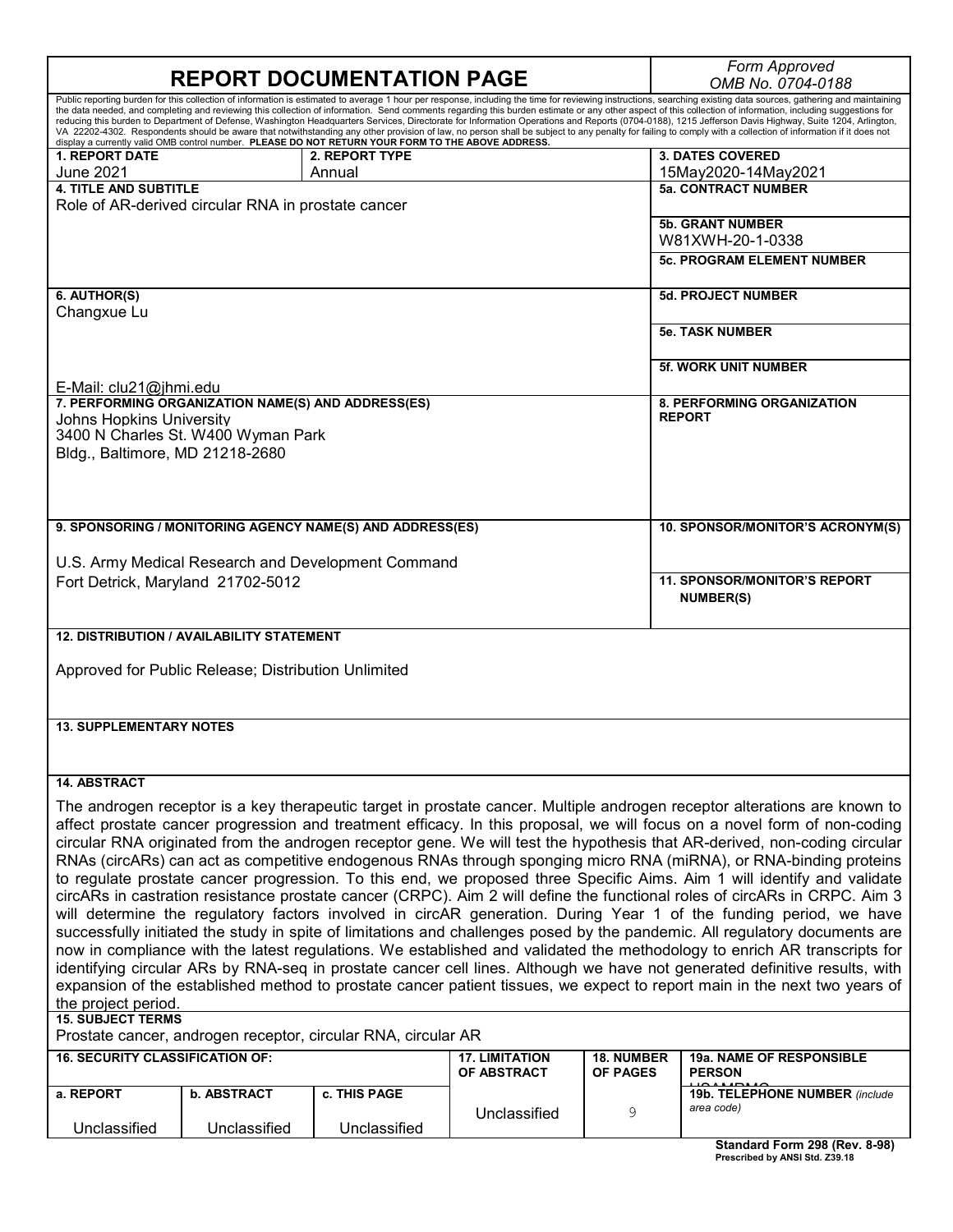# **TABLE OF CONTENTS**

## **Page**

| 7. Participants & Other Collaborating Organizations  5 |
|--------------------------------------------------------|
| 8. Special Reporting Requirements  6                   |
|                                                        |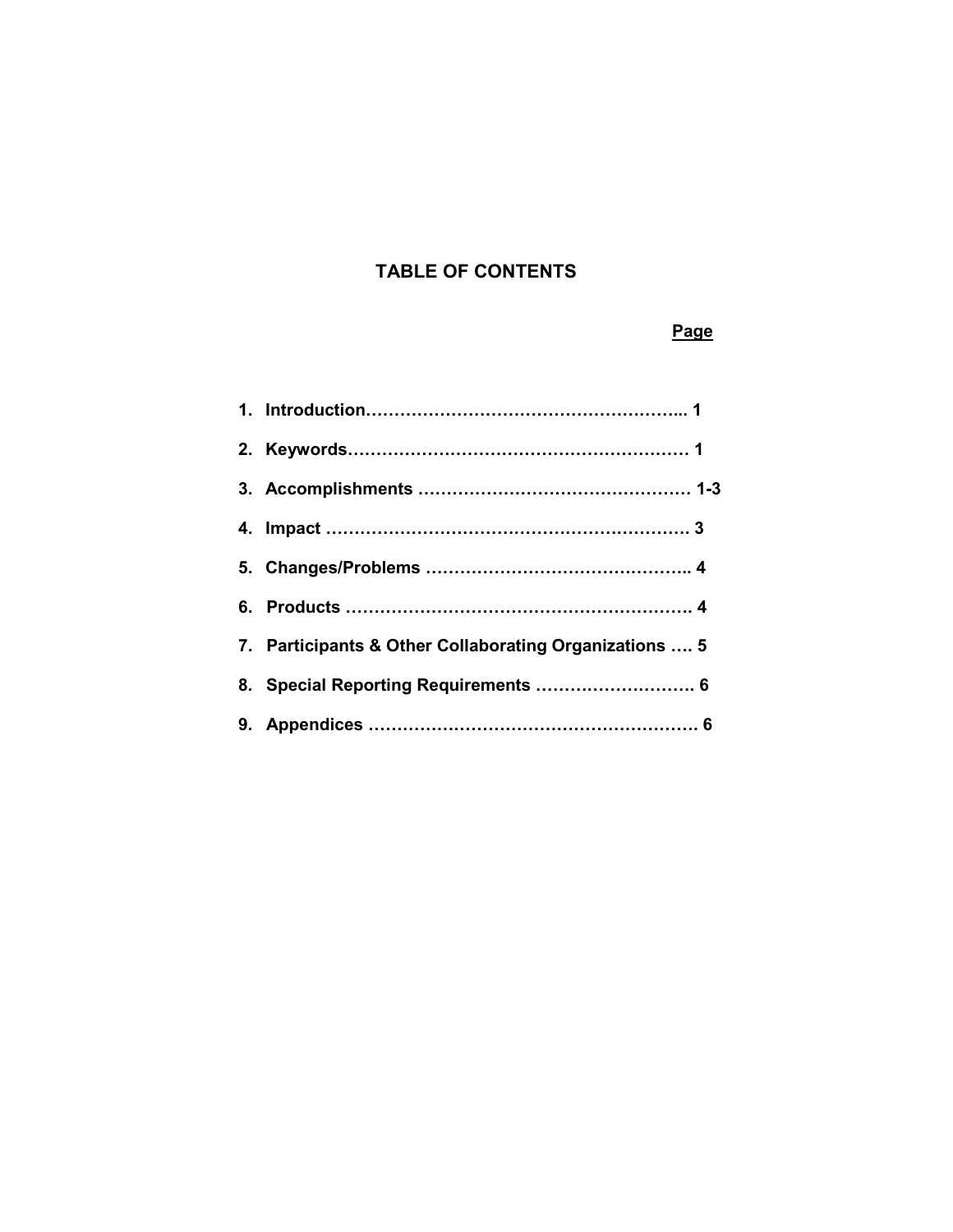#### 1. **INTRODUCTION:**

In this project, we will test the hypothesis that AR-derived, non-coding circular RNAs (circARs) can act as competitive endogenous RNAs through sponging micro RNA (miRNA), or RNAbinding proteins to regulate prostate cancer progression. Deregulation of AR signaling by different mechanisms contributes to the development of castration resistance prostate cancer (CRPC), a lethal disease for which effective therapeutic approaches and biomarkers are urgently needed. Given the critical role of AR, the project will focus on a novel layer of *AR* gene regulation that may lead to new targets for the development of novel treatments and biomarkers. Circular RNA (circRNA) is a novel type of non-coding RNA implicated in prostate cancer. However, there is a gap of knowledge in relation to the potential role of circRNA. To test our central hypothesis, we will conduct an exploratory study to profile circARs and define their functions in prostate cancer. First, we will identify circARs in prostate cancer cell lines and clinical specimens. We will then conduct functional studies to determine the roles of circARs in CRPC. Finally, we will determine the regulatory factors involved in circAR generation.

#### 2. **KEYWORDS:**

Prostate cancer, castration resistant prostate cancer, androgen receptor, circular RNA, circular AR

#### 3. **ACCOMPLISHMENTS:**

#### o **What were the major goals of the project?**

Major Task 1: Establish AR-targeted RNA-seq pipeline in profiling circARs and identify major circARs in PCa Subtask 1: To conduct essential project planning activities including obtaining Animal Care and Use Review Office (ACURO) and Human Research Protection Office (HRPO) approvals (months 1-4). Completed.

Subtask 2: To profile circARs in PCa cell lines and tumor tissues by AR-targeted RNA-seq: To design AR probe panel and optimize capture-based targeted RNA-seq in LNCaP and LNCaP95 cell lines (5-12 mths). Ongoing (70%).

Subtask 3: To confirm and to determine circAR expression in different PCa tissues (5-12 mths). Ongoing  $(50\%)$ .

Major Task 2: Define the role of circARs in PCa cell survival and identify interacting miRNAs Subtask 1: To investigate the role of circARs in promoting cancer cell proliferation, migration, invasion, and their effect on current therapeutic responses (13-18 mths). Ongoing (5%).

Subtask 2: To identify non-coding RNAs interacting with circARs (13-18 mths). Yet to start.

Major Task 3: Identify genes and microRNAs regulated by circARs in PCa cells

Subtask 1: To explore the effect of circARs on whole transcriptome, especially the AR signaling (18-24 mths). Yet to start.

Major Task 4: Determine the circAR decay time vs linear AR transcripts and identify regulatory factors including cis-elements and RNA binding protein involved in circAR formation.

Subtask 1: To explore the correlation of linear AR transcripts and circARs (25-30 mths). Yet to start. Subtask 2: To identify cis-element in modulating circular AR formation by gene editing (25-30 mths). Yet to start.

Subtask 3: To explore the RNA binding protein (RBP) in assisting circAR generation in PCa (31-36 mths). Yet to start.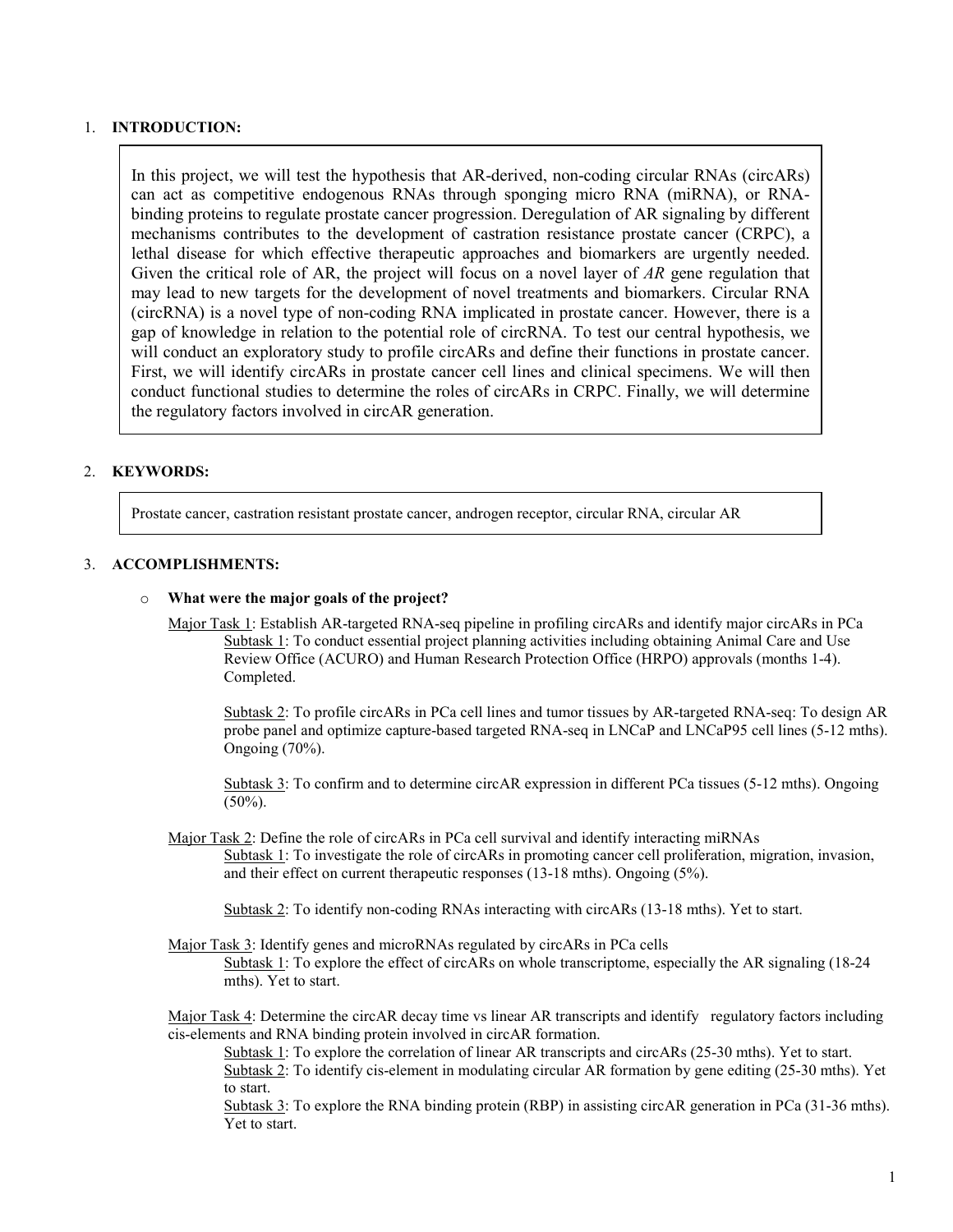#### o **What was accomplished under these goals?**

- 1) Major activities: during Year 1 of the project period, major activities included essential study planning and organization activities including IRB/HRPO approval, ACURO approval, ordering of reagents, equipment readiness, protocol review, SOP review. We have initiated cell line studies on circular AR identification by next generation sequencing and proceeded to patient prostate cancer tissues.
- 2) Specific objective: we have two specific objectives for this period. First objective was to establish protocol for AR-targeted RNA-seq to profile circARs in PCa cell line. Second objective was to profile circARs in variable PCa cell lines and tumor tissues using the established RNA-seq method.
- 3) Significant results or key outcomes:
	- (A) All regulatory documents were filed and approved by IRB/HRPO and ACURO.
	- (B) Although reportable results are not available for the reasons stated, we have made essential preparations and conducted studies necessary for the specific tasks outlined for Year 1 of the project period. To test cell lines for circAR detection, total RNA from 5 PCa cell lines and one normal prostate epithelial cell line were prepared. Among these cell lines, LNCaP (LN), LNCaP95 (LN95), and CWR22Rv1 expresses higher levels of AR wild type (Fig. 1A) and PSA (Fig. 1B) compared to normal prostate epithelial cell RPWE-1, while the expressions of AR and PSA in DU145 and PC3 cells were similar to those measured in RPWE-1 cells.



(C) During this period, we optimized the construction of AR transcript-enriched cDNA library for RNA-seq. We tested two approaches of circAR enrichment. In the first method, we used RNase R to degrade linear RNAs, such as mRNA, lncRNA, and ribosomal RNA (rRNA). In the second method, we removed rRNA first and then usedAR gene-specific probes to enrich AR transcripts. In addition, we tested three RNA treatment methods: rRNA depletion, RNase R treatment, and rRNA depletion + RNase R treatment (Figure 2 & 3). We conducted quality analysis on Agilent Tapestation system, and found that with RNase R treatment alone (lanes  $6 \& 7$ , Fig. 2), the rRNA was not removed efficiently from total RNA, while higher efficiency was achieved in samples that underwent rRNA depletion step (lanes  $4 \& 5, 8 \& 9$ , Fig. 2). We subsequently designed a DNA probe panel targeting AR exons and UTR (Fig. 3). AR transcripts including circAR were successfully enriched in cDNA library.



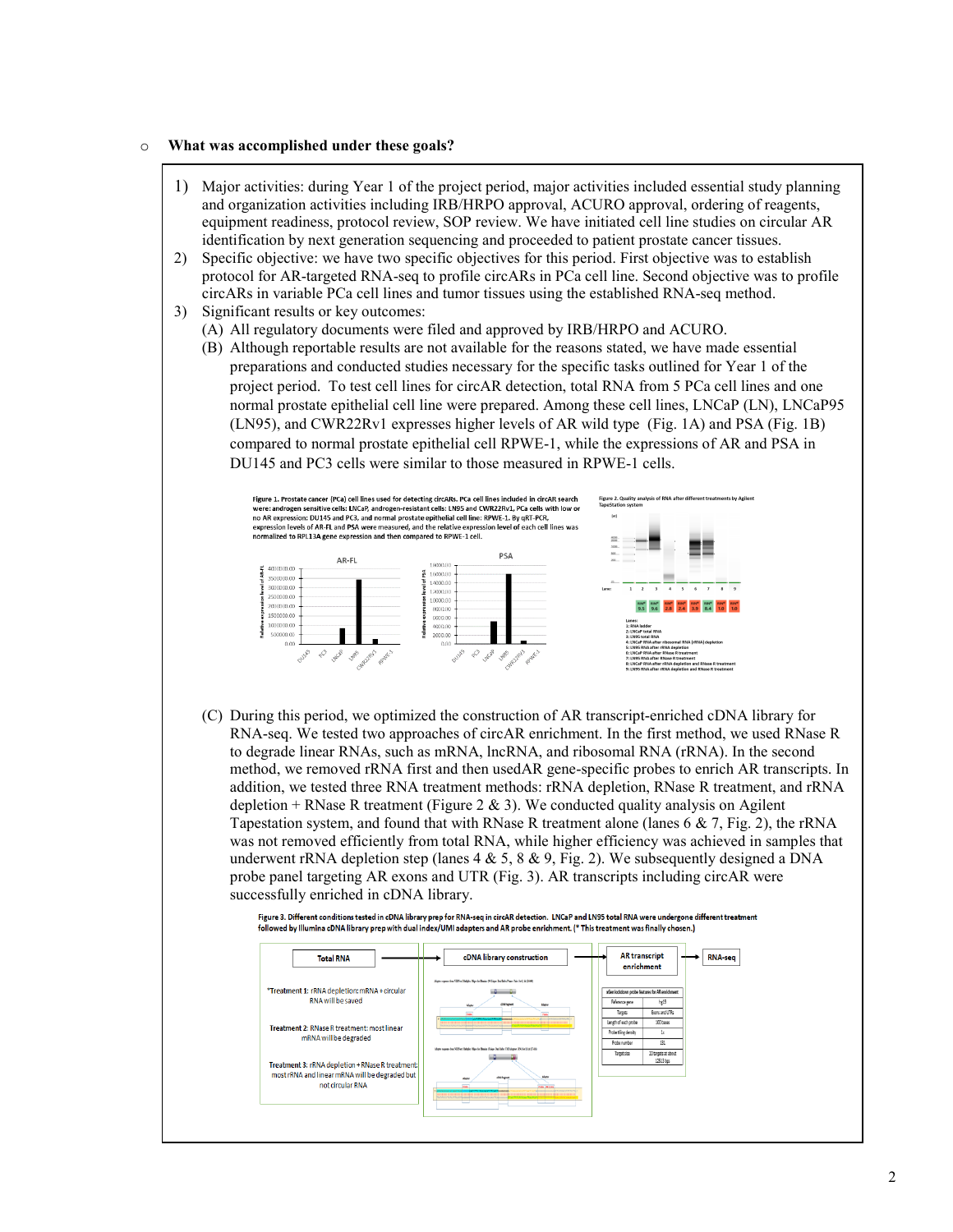(D) Identification of circARs in PCa cell lines with AR transcript-enriched cDNA library by NGS: for cDNA library preparation, dual index adapters (with or without UMI) were used followed by AR probe enrichment before proceeding to RNA-seq (Figure 3). We have identified several circARs from LN95 and LNCaP cells (Figure 4), though additional validation is necessary.



o **What opportunities for training and professional development has the project provided?**

Nothing to report

o **How were the results disseminated to communities of interest?**

Nothing to report

o **What do you plan to do during the next reporting period to accomplish the goals?**

We will continue our efforts on the proposed goals and timelines according to SOW and expect to accelerate our studies during Year 2 and Year 3.

#### 4. **IMPACT:**

o **What was the impact on the development of the principal discipline(s) of the project?**

Nothing to report

o **What was the impact on other disciplines?**

Nothing to report

#### o **What was the impact on technology transfer?**

Nothing to report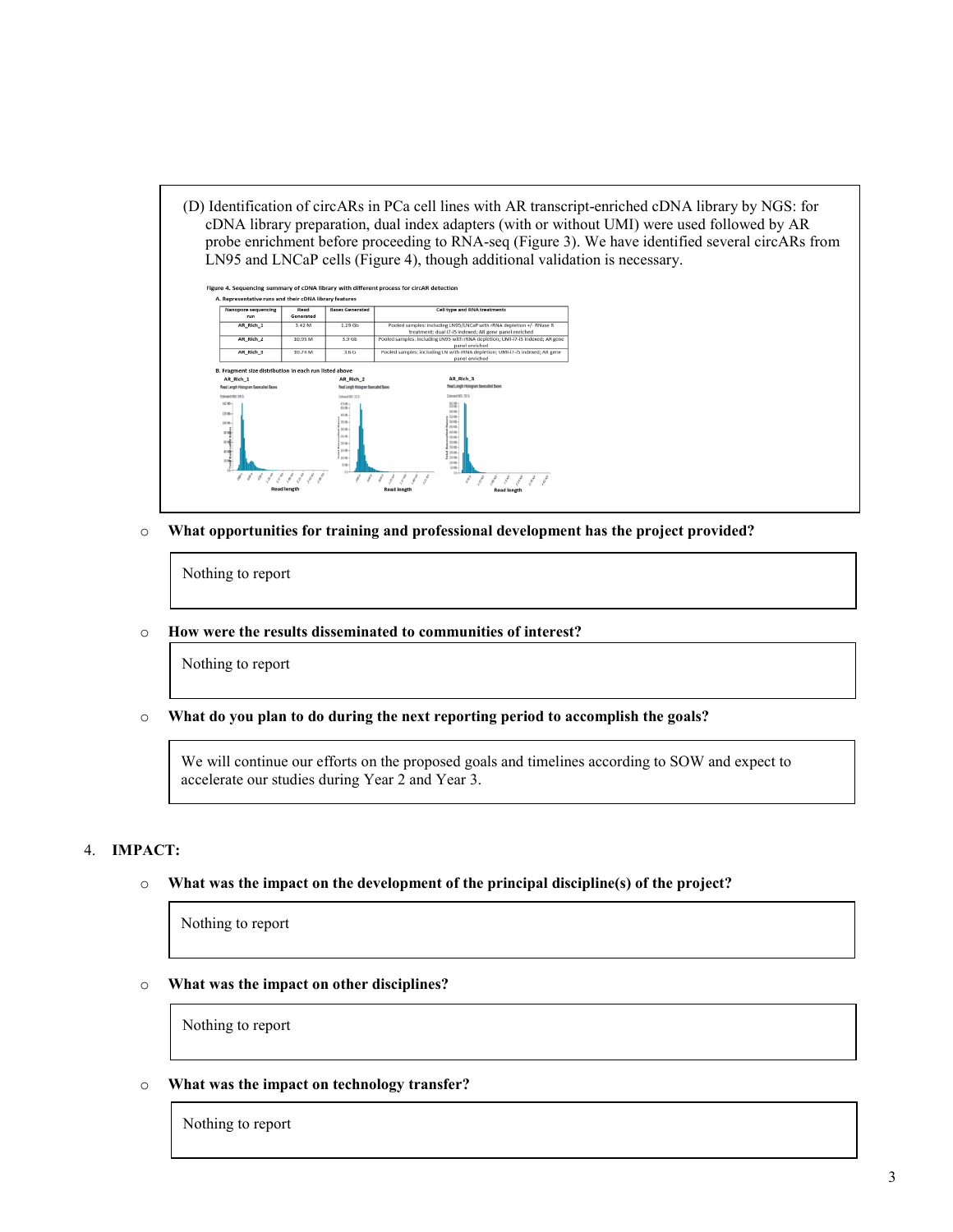### o **What was the impact on society beyond science and technology?**

Nothing to report

#### 5. **CHANGES/PROBLEMS:**

#### o **Changes in approach and reasons for change**

Nothing to report

#### o **Actual or anticipated problems or delays and actions or plans to resolve them**

We experienced some delay in achieving our objectives for Year 1 mainly due to the pandemic. We expect to be able to accelerate the pace of relevant activities during Year 2 and Year 3 of the project period.

#### o **Changes that had a significant impact on expenditures**

Nothing to report

Nothing to report

o **Significant changes in use or care of human subjects, vertebrate animals, biohazards, and/or select agents**

#### o **Significant changes in use or care of human subjects**

Nothing to report

o **Significant changes in use or care of vertebrate animals.**

Nothing to report

o **Significant changes in use of biohazards and/or select agents**

Nothing to report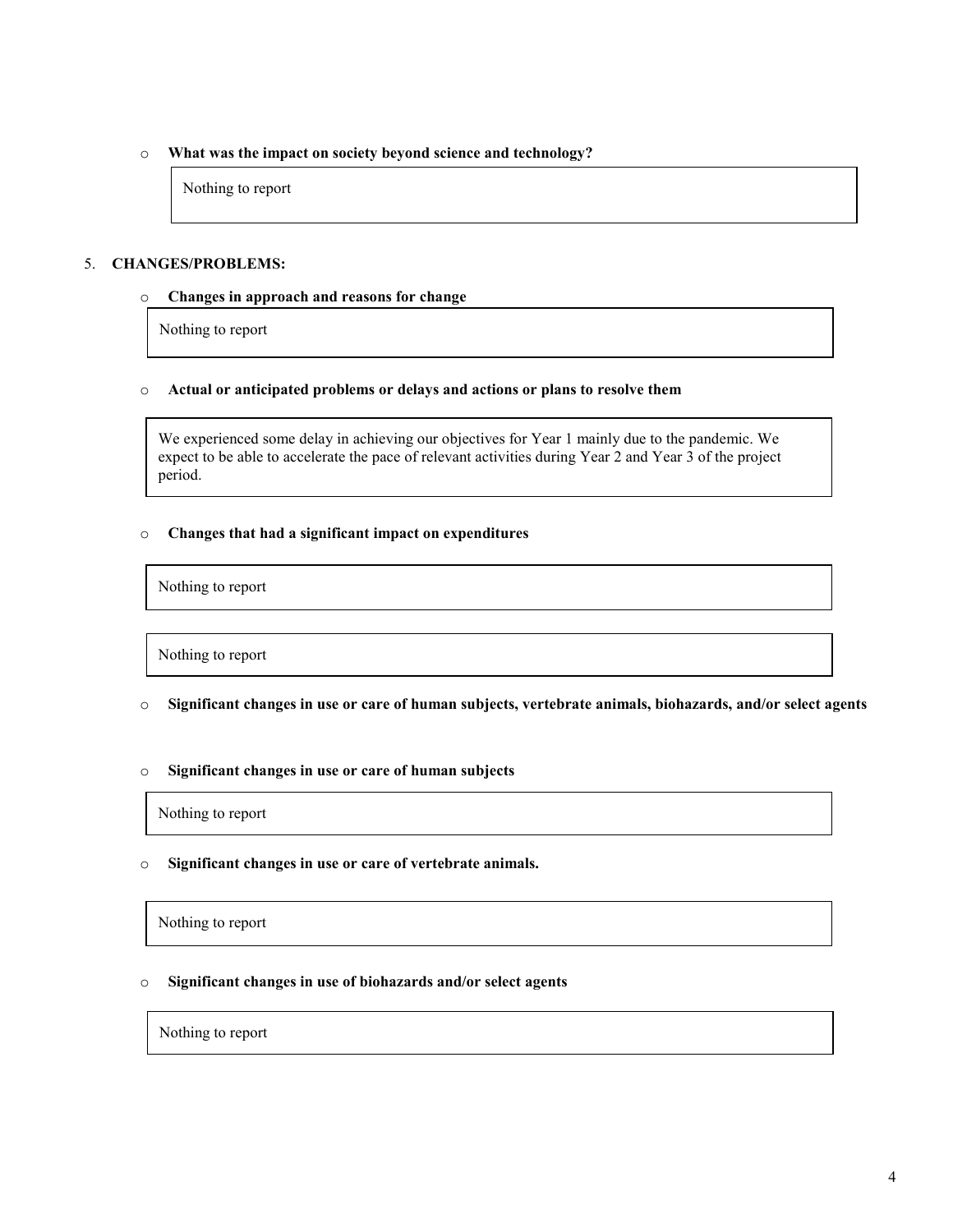### 6. **PRODUCTS:**

- o **Publications, conference papers, and presentations**
	- **Journal publications.**

Nothing to report

**Books or other non-periodical, one-time publications.**

Nothing to report

**Other publications, conference papers, and presentations.**

Nothing to report

### o **Website(s) or other Internet site(s)**

Nothing to report

### o **Technologies or techniques**

Nothing to report

### o **Inventions, patent applications, and/or licenses**

Nothing to report

#### o **Other Products**

Nothing to report

#### 7. **PARTICIPANTS & OTHER COLLABORATING ORGANIZATIONS**

#### o **What individuals have worked on the project?**

| <b>Name</b>        | <b>Project Role, contribution, and (ORCID ID)</b>                                               | <b>Person Month</b> |
|--------------------|-------------------------------------------------------------------------------------------------|---------------------|
| Lu, Changxue       | Principle Investigator, overall management and experiment<br>performance (0000-0001-7565-8796)  | 9                   |
| Isaacs, William B. | Co-Investigator, oversight the project, and provide clinical<br>specimens (0000-0001-6599-6775) | 1.2                 |